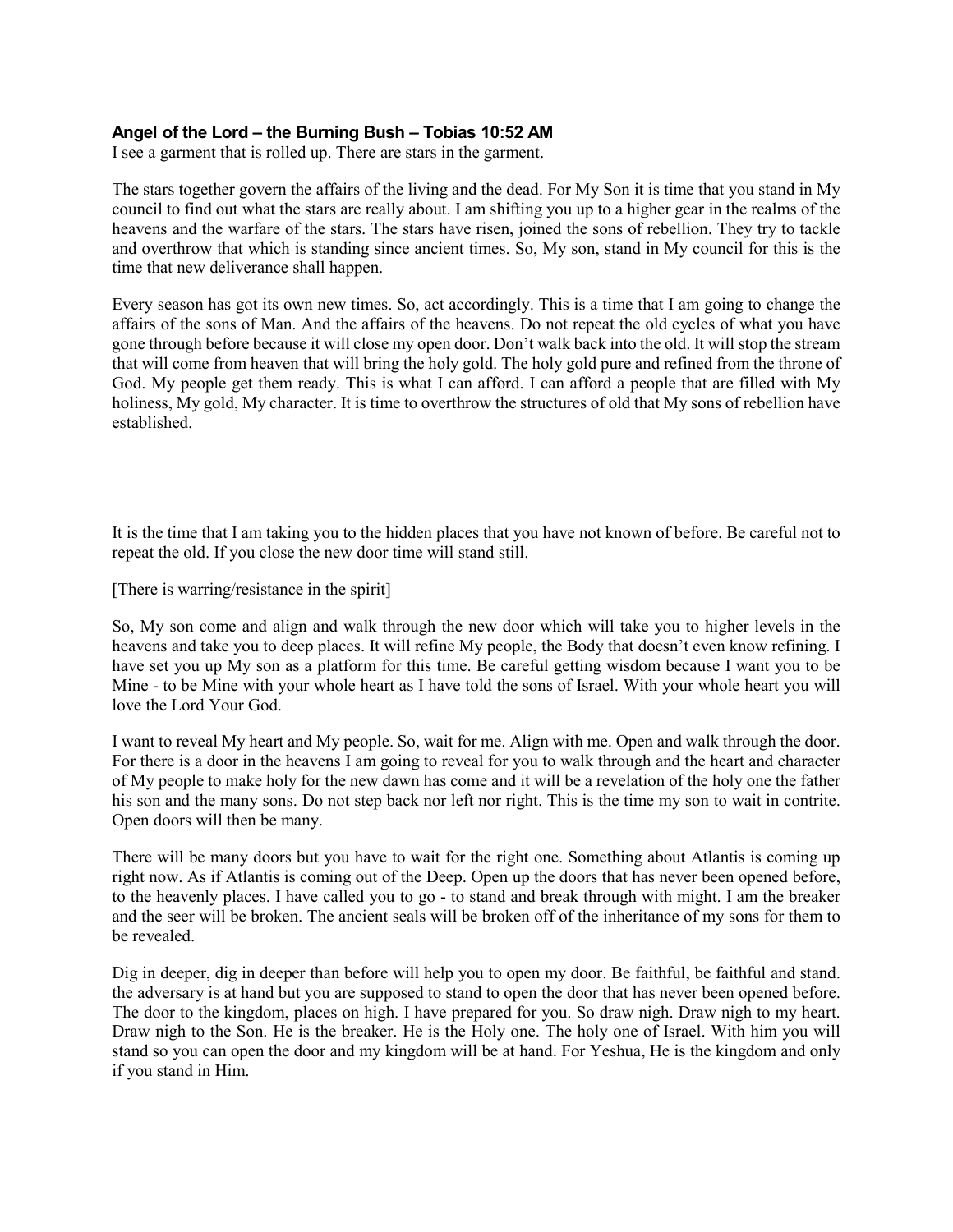[I am digging deeper again] I am bashing something open like a glass ceiling. It was a city underneath that. I don't know if it is Atlantis. The breaker has released you before. He will break open the door. Come with me my son. Come with me and stand for then my kingdom is at hand. It is at hand where with me you will stand and the sons of glory shall be revealed as the sons of perdition will fall away. Purification in the heart. Purification will make you strong. It will give wisdom and make you smart. For those who know their god shall do greater exploits and shine like the stars in the heavens. The breaker shall go before you to open the door. follow the breaker like never before.

## **Larry Pearson Michael the Archangel 11:24 AM**

It's bigger than you think. Some ships are about to sink. They are beyond recovery. Behold there is a new discovery this weekend. I will unlock for you the discovery of what is true. The golden key - you will see that it is a part of Me to make the masses see that I am He.

Awakening like the dawn, awakening like the dawn, the day of light has come. The day of grace has come. The day of revealing My face has come. I have looked through your lattice for many years but now I am about to touch the latch within the door so you will be unlocked to the more of Me. For I am He has kissed you awake.

The earth is under a quake but it is not for My sake. A remnant rising will reveal what's been hidden in the wheel of the wheel of the wheel. There are three levels to the wheel. So, awake you archers of light, you archers of light and I will fill your quiver for like Robin hood of old the ancient has come to reveal the only one true God – the Living One. So, awake you archers of light for this is the day of light. You will begin to see right in My sight. Awake and allow me to pour in the arrows of tomorrow for today, the arrows of tomorrow - for today for I am Yahweh the Lord of the day.

### **Persis Gabriel 12:20 PM**

Gabriel means man of war

Its doors and its doors and its doors and its doors. Don't you get it? Behind some of those doors is chaos. The Spirit of God is moving like an archer. Oh yes. And He shall release the power and revelation that has not been seen yet at this time.

# **Pastor Rob Gross 12:20 PM Gabriel**

As you have already discerned and as you have already heard a gate is opening on the 50<sup>th</sup> day. My heart today is to give you a glimpse of what's inside the gate that's going to help you accelerate. The gate as it opens will release my provision, provision for the vision for those who will be standing in the valley of decision. There is within this gate the vault that will cause My remnant to do a dramatic somersault. My sons and daughters you have settled for less but in this hour I am releasing my power so you can enter my rest. For I will alter the equation of your present situation the money will begin to flow as the Mighty Ones grow and will enable you to get My kingdom work achieved. My mighty ones will merge with you to help you storm the gates of the fallen one. Heroes of old merging with the heroes of new. I'm about to release something grand and new. So I say tomorrow stand and rise so you can take the price. Its time to think bigger, bigger, bigger for I am moving so get moving.

[The Lord is going to bank roll this movement]

# **Victoria 12:32 PM**

Tongue of Angels

[I discern tongues of angels on the partition between top and back of head]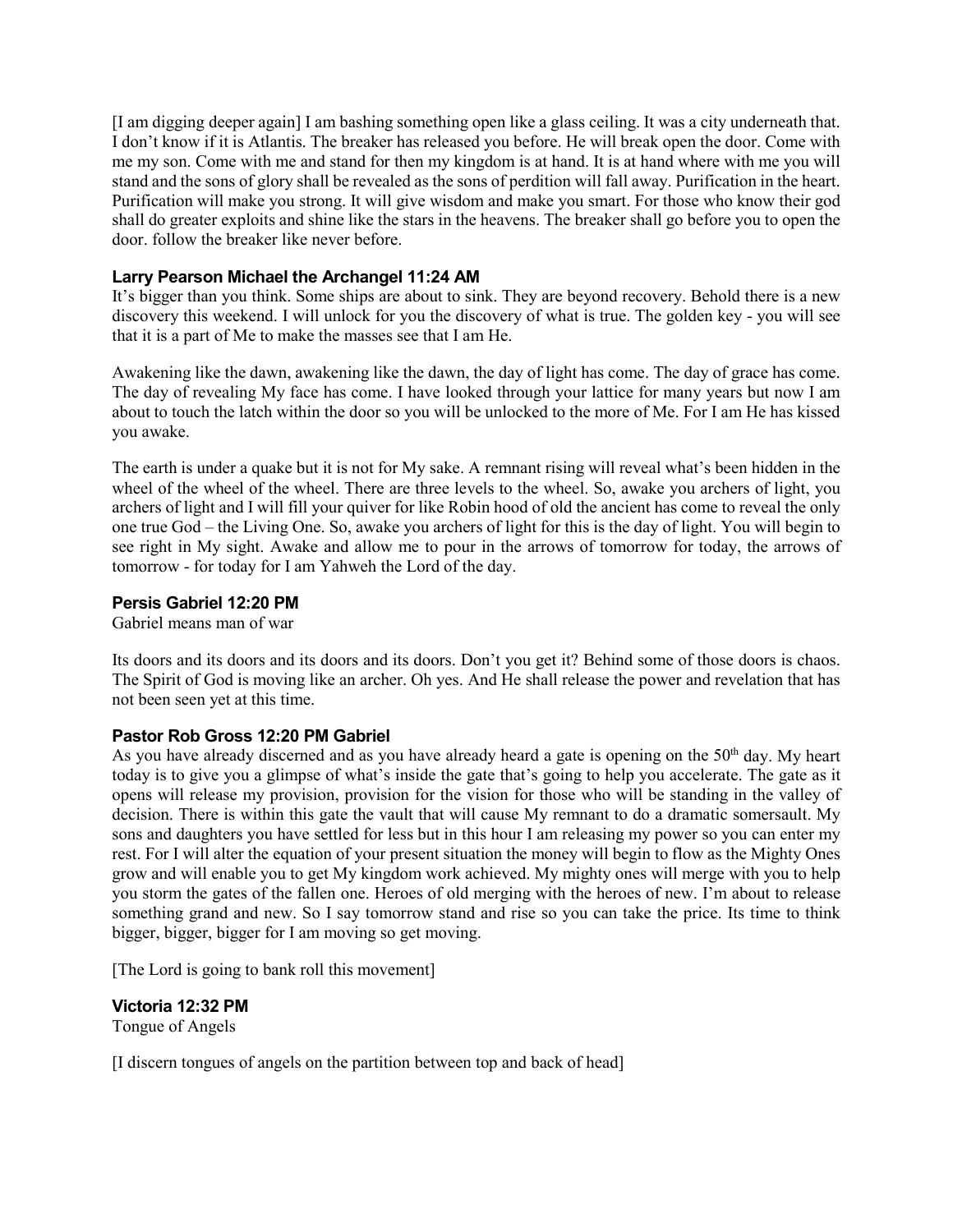My children, after this day you will rejoice with great rejoicing. You will say "Yippe yay" The rejoicing that will be in your heart will be unprecedented when you perceive and when you receive what My spirit has been planning for these days.

Be not afraid. Be not afraid. I am with you. Did I not warn you of things to come? When I roar I roar at my enemies and strike them. For the shake-out is happening. I have roared from the north I have roared from the south I have roared from the east I have roared from the west and from heaven. Nothing will be the same again but when the dust settles know there is joy, rejoicing and liberty on the other side.

## **Sonia 12:37 PM**

Tongue of men.

[The Lord is the mighty one.]

Another tongue

The direction east west north south, heavens above and heavens below - go forth. Leave no realm undisturbed, untouched by My light My glory. I go with you for I have provided for you. [There is such power.] The mighty ones are going forth. I see that they are plundering what the enemy hid. The armies are going forth. The height width length and depth – [This is the first tongue]

Barbara: 2Ch 7:14 If my people, which are called by my name, shall humble themselves, and pray, and seek my face, and turn from their wicked ways; then will I hear from heaven, and will forgive their sin, and will heal their land.

### **Teresa 12:42 PM [ Second Tongue**

You want to know which way to go up down in out out in. I 'll show you the way the ancient paths rarely tried tomorrow.

#### **Suzanne Yee:**

Fullness of time. Fullness of time. Fullness of time, fullness of time. Going up this way this way this way. Go this way. Going up going up going up. Opening the door, opening the door enter in enter in. a new realm for a new era, opening up opening up opening up. Come up, come up, come up, higher we go. Higher we go. Let go let go let go. Come up higher, higher, higher. Change, change - the winds of change. Transition. Come with me. Enter in the new realm. All the way in, all the way in. Fullness of time. Fullness of heart. The heart is coming in. Around the world, around the world the harvest is coming in. There is no one like me says the Lord, your Lord, Almighty God, to hold. The Ancient of Days, the Ancient of Days, the Ancient of Days. It [the door] is open

#### **Jana 7/18/2020 Seraphim worship song 2:40PM**

# **Larry 07/18/2020 Michael 3:13 PM**

The army that Gabriel is dispatched to lead has been released. For the mandate to displace these fallen ones that are rampant on the earth that are partnering with ones, that have conjured and conjured and are invoking ancient old ungodly scripts to invoke these fallen ones.

But I say on behalf of I AM that My army has risen to unlock the fragrance of the Rose of Sharon, to lead as a tsunami to robe and cover the earth with a fresh unction of the intimate knowledge of the I AM.

These who you feel are pillaging the earth with chaos – there is an edict from the King that will displace/replace and annihilate structures. And power towers are going to fall, are going to topple. I have set My dynamite power to the very root systems of nefarious mindsets for My army is rising and going to chain up everything that is exalting itself against Me who sits in the heavens and laughs.